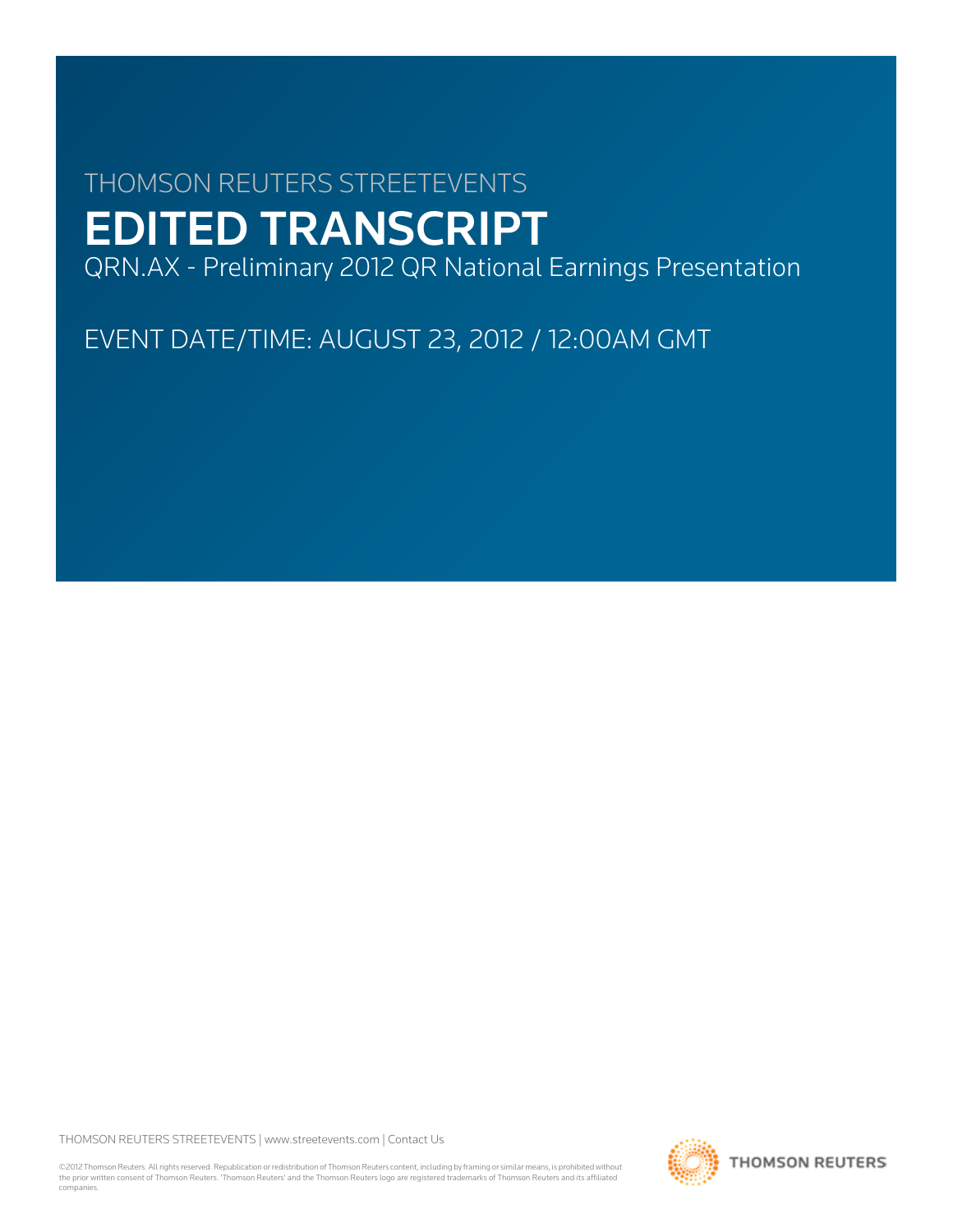# **CORPORATE PARTICIPANTS**

**[David Collins](#page-1-0)** QR National Limited - SVP Finance and Regulation **[Lance Hockridge](#page-1-1)** QR National Limited - Managing Director and CEO **[Deborah O'Toole](#page-3-0)** QR National Limited - EVP and CFO

# **CONFERENCE CALL PARTICIPANTS**

**[Matthew Spence](#page-8-0)** Merrill Lynch - Analyst **[Ian Myles](#page-9-0)** Macquarie Equities - Analyst **[Scott Ryall](#page-10-0)** CLSA - Analyst **[Matt Crowe](#page-13-0)** Commonwealth Bank of Australia - Analyst **[Simon Mitchell](#page-14-0)** UBS - Analyst **[Cameron McDonald](#page-16-0)** Deutsche Bank - Analyst **[Jonathan Collett](#page-16-1)** Goldman Sachs - Analyst

# <span id="page-1-0"></span>**PRESENTATION**

#### **David Collins** - QR National Limited - SVP Finance and Regulation

Good morning, ladies and gentlemen. Welcome to those in the room, on the phone and the webcast, to QR National's annual results briefing for 2012. My name is David Collins. I'm the head of investor relations for QR National. I welcome you all to our presentation today.

I'm going to start with a brief run-through of the evacuation procedures for those of you in the room. There are two levels of alarm in the building. The first is a beep-beep, which is a warning of a potential evacuation. The second is a whoop-whoop, which is an actual evacuation alarm. We have two exits to the room, one to my left, under the green exit sign, and one out through the back-door, directly opposite, you'll see another exit sign. The gathering point for evacuations is in Chifley Square, just at the base of the ANZ Building.

The structure for today's presentation; we'll be hearing from the CEO and Managing Director of QR National, Mr. Lance Hockridge, and the EVP and Chief Financial Officer of QR National, Ms. Deborah O'Toole, who will run through a presentation for 30 or 40 minutes. We'll then open for a Q&A session. We'll firstly take questions from the floor and then we'll go through to the webcast and to the phone.

<span id="page-1-1"></span>So again, welcome to you all and without any further ado, I'll hand over to the CEO, Mr. Lance Hockridge.

# **Lance Hockridge** - QR National Limited - Managing Director and CEO

Thank you, David. Can I add my welcome to all of you, to those of you here in Sydney, as I look around there's a number of familiar faces in the room. Great to engage with you. Also with all of those of you who are on the webcast or otherwise listening to us this morning. I'm delighted to be here. I'm delighted to be here also with a number of my executive colleagues, as well as with Deb, as we talk to you about the financial year that's just closed, as well as some views about the future.

As I was contemplating my remarks this morning, I was reflecting of course particularly, not surprisingly, in the context of 18 months out from IPO and the significance of today for reasons that no doubt some of you will ask us about. As we think about to the IPO, obviously in my view at least the most significant event in the history of the Company, a lot of work; but of course it was, particularly as we reflect on why we're here today, not the end but merely the beginning, the beginning of creating what I believe will be a truly world-class, rail-based transport and logistics provider.

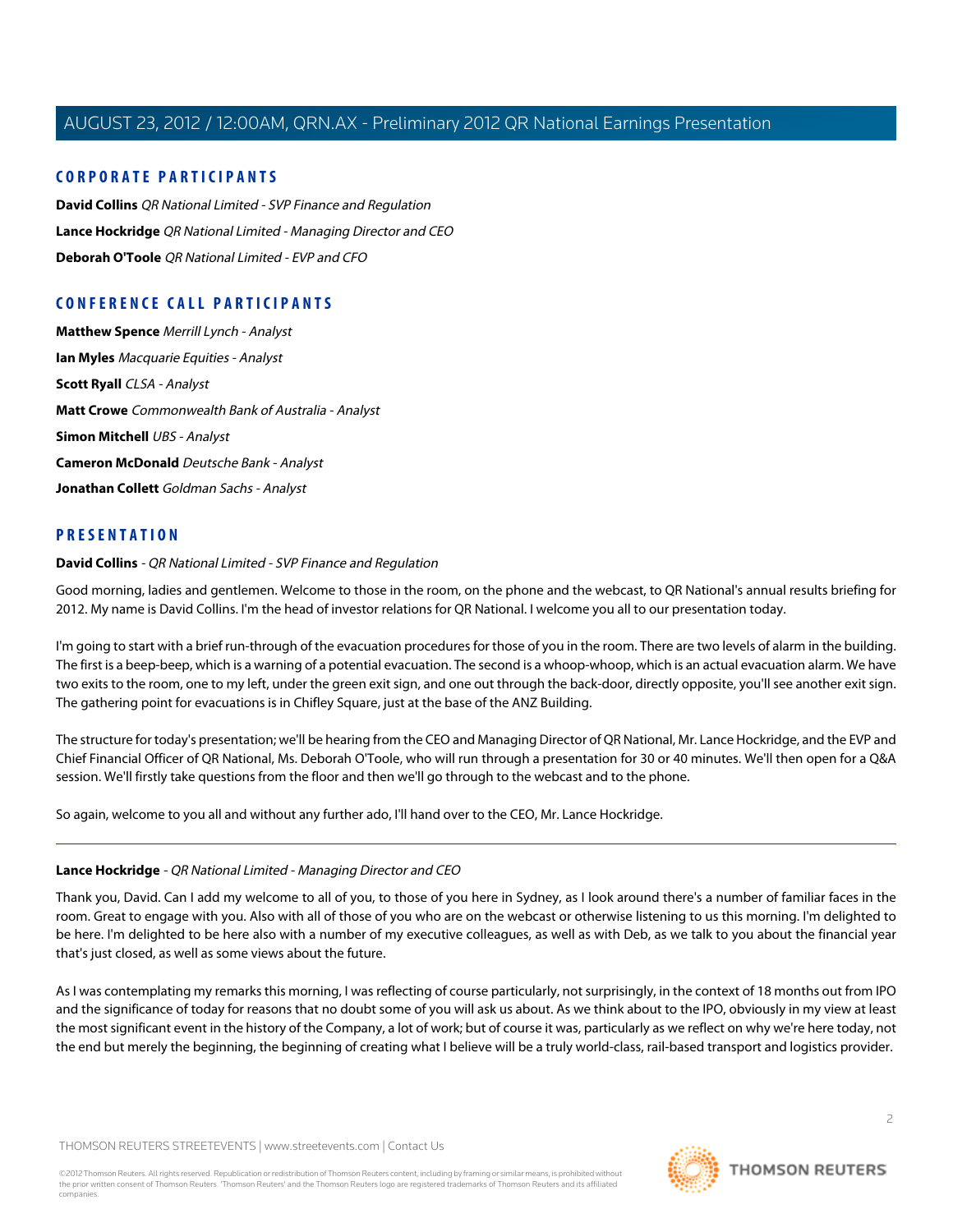So as I was thinking about some of the events around the IPO and what we were saying at that time, I'm reminded that, with my team, we made a number of assertions and a number of promises. Given the end of the offer document period, I was reflecting on how have we travelled against those promises, against those assertions? We'll talk a lot of detail this morning. But as we think about it, firstly, as we reflect on the core value of our Company, about safety. We've continued on a safety journey which has been, in my view, outstanding, every year. Every year, every year, we have more than achieved all of the safety targets that we've set for ourselves.

It's also though of course representative of the journey that we continue to be on, that as much change as we've made, we know that there's still a good deal of journey that lies in front of us before we can really call ourselves world class.

We've made huge change in the area of customer service, again acknowledging that there's a long way to go. As we'll discuss this morning, there's been tremendous change in the way that we run the company, in the cost-base, in the efficiency base of our Company. We have put in place so many elements of the growth of the foundation for the Company. As we look forward, a lot of that foundation, whether it's in the uplift in the tonnages that we're installing in the Central Queensland coal network, whether it's the commensurate above rail opportunity that we have, we'll really continue to drive the opportunity for growth in our Company.

All of that we've done whilst importantly, from today's perspective of course, delivering on all of the promises that we made to you, the new owners of this business. As I say, we know, we acknowledge that there's a long way to go. But I believe that, with everything encapsulated in these brief remarks, but more particularly Deb and I will take you through this morning, we have the foundation upon which we continue to have the momentum toward achieving the kind of company outcomes that we want and that we know that you want.

So what about the year as it were in review. I know you've had a chance, at least briefly, to look at our documentation from this morning. As I come to deal with FY12 our announcement today of course goes to three important areas. Firstly, the results per se of FY12. Given the level of challenge that we faced during the year, it was a difficult year for us, quite frankly; 47 million tonnes of coal that was anticipated in the offer document that did not eventuate. Nevertheless, in terms of underlying EBIT, we were able to deliver, as you know, AUD584 million, a 52% uplift year-on-year. In terms of net profit, if you discount out of the FY11 number the one-off AUD281 million benefit that was the tax benefit associated with the IPO, in net profit terms our uplift was 156%.

Secondly this morning, of course, we're talking and we'll go into more detail about the next phase of transformation as it relates to voluntary redundancy; the headline being by the end of this year we will have, on a like-for-like basis, have taken a further 900 out of the headcount of our business.

Thirdly, of course, as Deb will talk more about, it relates to the capital management of the Company. With all of the benefit in aggregate that I've spoken about, our balance sheet is in great shape; 13% gearing at the end of the financial year, the strength of the cash-flows in the Company, all of the transformation benefits coming through, continually robust view from us about what growth is and growth looks like that I'll talk more about toward the end of the presentation. We see the opportunity for the buy-back at this point in time in a way that, as I say, Deb will take us through a little later on.

As always, we start in any of our presentations by talking about safety. I made those observations at the start, but again, in terms of lost time injury frequency rate, you can see a 22% improvement. In terms of medically treated frequency rate, at 44% improvement. This is critically important because, as I say, it is representative of the value of the kind of company that we are. It is also important, as I've said to so many of you, because of what it represents, with respect to the operating discipline in the Company that it takes to achieve this kind of performance sustained over such a long period of time.

From a financial point of view, I won't go to the detail. I've mentioned the headlines in my opening remarks. Deb of course will take us through the detail that lies behind what again, in my view, is a great set of numbers in the circumstance. What I would like though is to, given that I'm in reflective mode, think about this chart.

Despite the flat coal volumes, and indeed when you look at this chart to go back and see that it's now roughly been five years with the arrival of the original global financial crisis and then the floods and all of the other things that we know about only too well, the chart -- particularly the EBIT

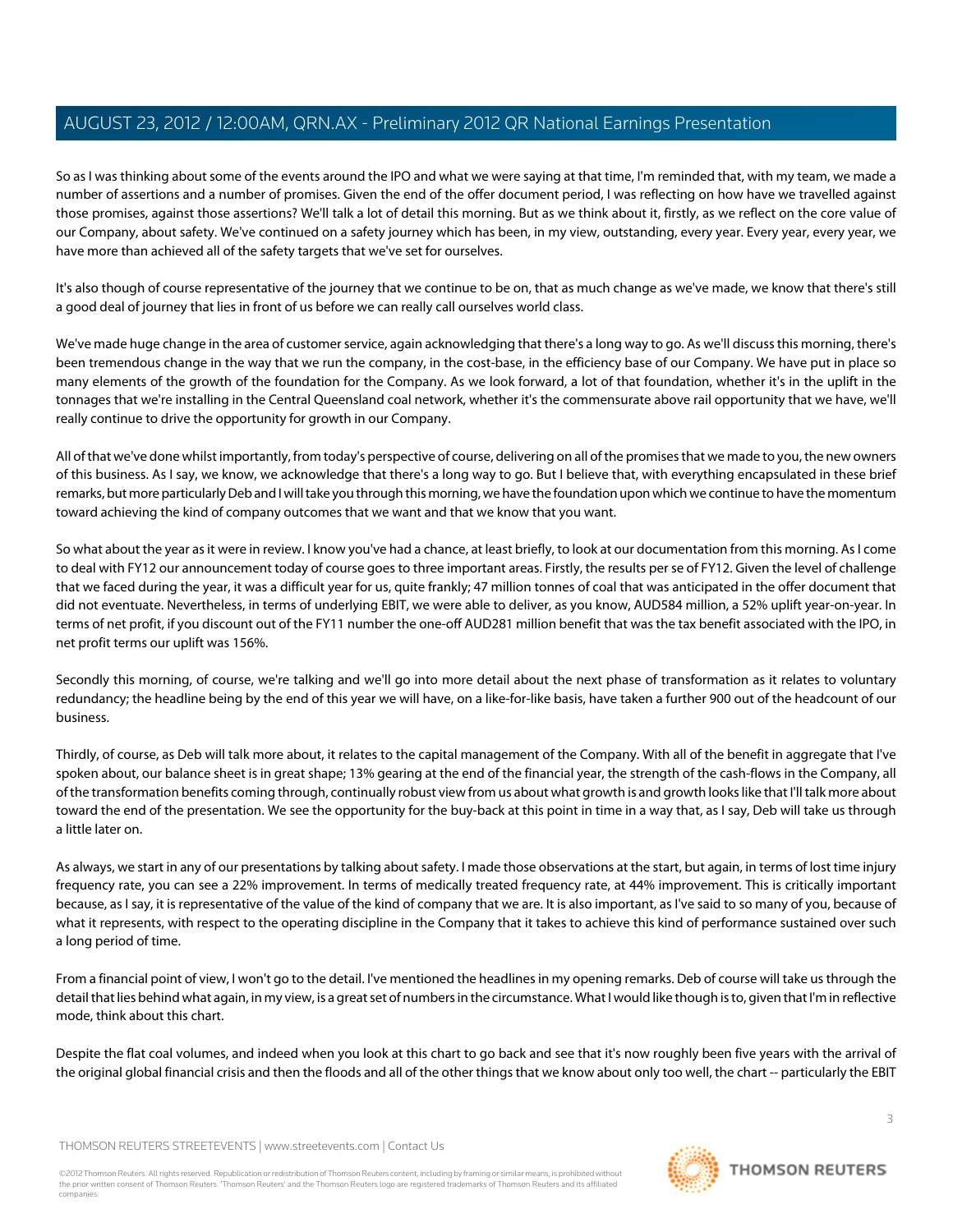chart and the EBIT margin chart in that context -- in my view really encapsulates what we're doing with your Company. Nothing speaks louder than this kind of outcome -- this kind of sustained outcome, this kind of momentum, in my view, about where we have come from, where we are and more particularly in that regard, where we are going to take your Company.

A little later on, I will in talking about the road-map to the future, reaffirm that it is our view that we will have achieved an operating ratio of 75% or better within 5 years of IPO. Having started at 91%, 92%, as you know, we are at 94% at the end of -- I beg your pardon, 84% at the end of FY12 and we're on this kind of momentum.

The operating metrics in the Company continue to improve. I guess that's not surprising given the nature and the level of the transformation that we'll talk a little bit more about. However, again, given the volumes in the business, the achievement of this kind of sustained improvement in the real metrics, the things that really demonstrate in a clear and unequivocal way the progress or otherwise that we are making in my view is very pleasing.

So much of this is about execution capability. You can read the chart, I don't propose to go through the detail on the chart, but the takeaway again is we made those promises to you. I know that a lot of you were skeptical about our ability to in fact be able to deliver on those promises. My message though is that we believe that we have delivered and over-delivered on all of them.

So much of that lies around this concept of the execution capability of the Company and, particularly, thinking about the capital base, the future growth opportunity of the Company, our ability to be able to deliver a project as big and as important as the GAPE project on-time and on-budget. In fact, a little bit better in both. The other major capital projects in Queensland, the delivery of everything and more that we said we would do in the Hunter Valley in New South Wales.

We will talk a little bit later about the excellent progress that's being made in Western Australia with the development of what is now a significant business within the overall context of your Company. All of these things, as I say, on the back of a very broad-based, momentum of execution capability; capability which is delivering growth in the business.

We are in the process of installing an additional 71 million tonnes of capacity within the Central Queensland Coal Network. GAPE of course was the first part of that and is already delivered. We're already working on HPX3. A number of weeks ago we indicated that we were committed to further increasing the capacity of GAPE by 25 million tonnes. I will talk later in my remarks about our confidence, our continuing confidence with respect to the growth profile, the growth opportunity for your Company.

<span id="page-3-0"></span>But equally as I say, it's about the Hunter Valley. We are now at full speed in the Hunter Valley on the back of all of the investment, on the back of all of the operational work that David Down and his team have so well done in that part of the world. I mentioned iron ore a moment ago. In the year under review we've doubled the EBIT out of our iron ore business. Deb will give you a little more flavour and a little more detail around that as I now invite her to come and talk more generally about the financial results.

# **Deborah O'Toole** - QR National Limited - EVP and CFO

Good morning everybody. As Lance has reflected, so have I and my colleagues on the management team. We come to the end of the offer document period and much has changed. We're presenting the results here today with a view to expanding the transparency of the information that we provide, moving past those changed assumptions to demonstrate how far the business has come since the IPO, but also how much potential remains. There's a lot more information across the presentation, both in my section and in Lance's section around tonnages, around our CapEx expectations, around where we have set our targets and operating ratio and how we expect to achieve that and around what further cost efficiencies and savings we see in the business.

The graph here shows the volume changes in the dotted lines from 2011 and 2012 from the offer document predictions. There's a significant uplift in earnings. The primary contributors to that uplift are revenue quality and cost improvements. Also contributing was the change in depreciation which we signaled at the half year was coming as we reviewed our locomotive fleet and also a AUD15 million accounting change in relation to

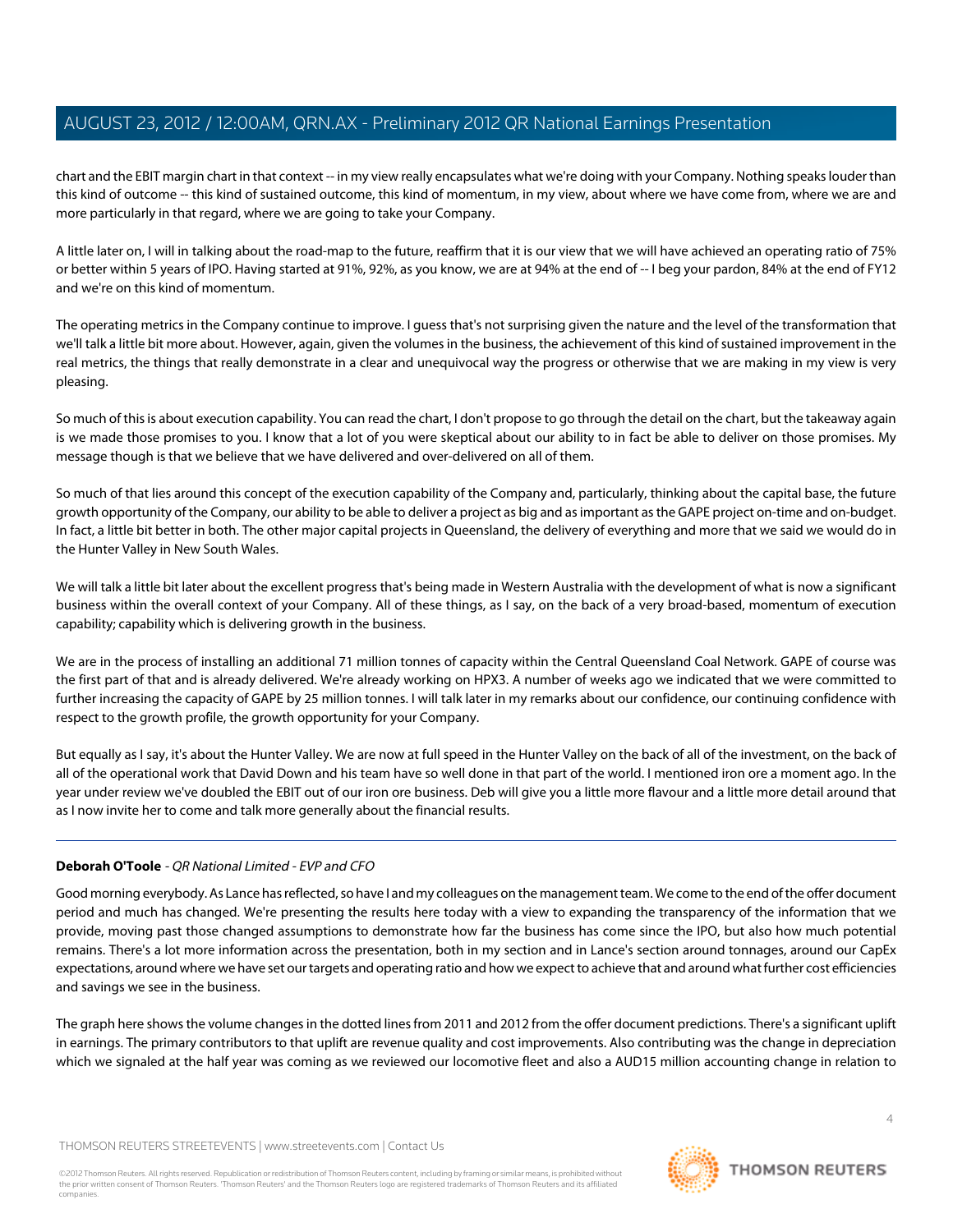ballast treatment. Overall, the disciplines that you see in the business coming through these results now will serve us particularly well when the volumes come back.

Whoops, I've gone the wrong way -- apologies. Okay, here are the components of that year on year step up. Coal volumes contributed AUD15 million. Coal revenue quality is up again this year. In Freight, AUD86 million uplift, two thirds of that is Freight business improvement and the iron ore ramp up of tonnes that Lance mentioned. AUD33 million of that AUD86 million relates to a transport service agreement accrual, which I'll talk to a little bit later on. In the Network business, the step up here relates to the step up of the maximum allowable revenue and, as you know, that lifts up as the UT3 period is coming to an end. It's also showing the GAPE volumes now kicking in and contributing to that business.

Cost efficiencies across the business have continued to improve, some of this is the voluntary redundancy first wave savings but there are other savings and productivity efficiencies in the business, for example, maintenance costs in the Coal business was reduced by AUD18 million in the year. The AUD35 million there that you see is the depreciation change , extension of the useful lives. The other ramp ups include restructuring costs, depreciation for new equipment which is around a little bit more than the AUD35 million step up and reflects the new equipment coming into the business during the year.

The important word on this slide is all - all divisions improved across the business. I'll focus on each of them individually shortly but as I said, in corporate we have restructuring cost. We also had lower external revenues during the year, particularly from Queensland Rail.

Another significant change has been the pace and level of capital expenditure in the business. We have a strong balance sheet. We've got very strong cash flows and very low gearing. Today we announced a buy-back of up to 10% of our issued capital. After that buy-back we will still have sufficient capacity for the growth that we see coming forward and Lance will talk more to that in a few minutes. The strong feature here is credit strength and our ratings will be maintained.

Moving to a little bit more detail around the buy-back, the announcement we've made is we intend to buy-back up to 10%. This demonstrates a real commitment to us managing our balance sheet efficiency, given where we currently are, but, as I said, we are still able to fund our future growth activities and we maintain a lot of flexibility in terms of our capability to fund future growth. The buy-back is expected to be EPS accretive. Our current level of debt is materially below that that was expected at the time of the IPO. I will actually take you through in a moment that detail of why that has occurred.

It will be funded through our existing debt facilities. As I said, we'll maintain our credit rating metrics post the buy-back and growth. We remain --Lance will talk quite a bit more about the growth that we see in the short and medium term and how we're preparing for that.

We've been very disciplined in our capital spend; AUD534 million reduction from offer document forecasts, AUD264 million of that has been delayed projects, most of it the delay in the startup of the Wiggins Island Stage One Project, but also AUD40 million has been contributed by responding to less demand and cutting back CapEx that otherwise would have been spent.

Significantly, the capital optimisation initiatives that we talked to you about last year and changes to project scopes have pulled back that CapEx by AUD230 million. Of the AUD877 million we spent last year, most of that was focused on the GAPE completion, on the Blackwater electrification and on Western Australian iron ore capacity. Sustaining CapEx reduced by AUD84 million, primarily due to deferrals of wagon replacements and overhauls.

The first graph here shows the breakdown between growth and sustaining back to 2010 and sets the expectation of CapEx forecast for FY13. That forecast includes Wiggins Stage One and the Hay Point expansion. Moving across to the other graph, this shows the breakdown by business segment. It's possible that the sustaining CapEx will be a little higher in FY13 but we will be keeping that under close and constant review and reacting just in the way that we did this year.

Turning to the business segments, this is a very good performance by the Coal business in a challenging volume environment. EBIT and EBITDA growth demonstrates a step change improvement in this business. Two-thirds of that improvement is due to revenue quality and cost reduction initiatives. This shows the business becoming more adaptable and responding to changed circumstances than it has been in the past. Notwithstanding

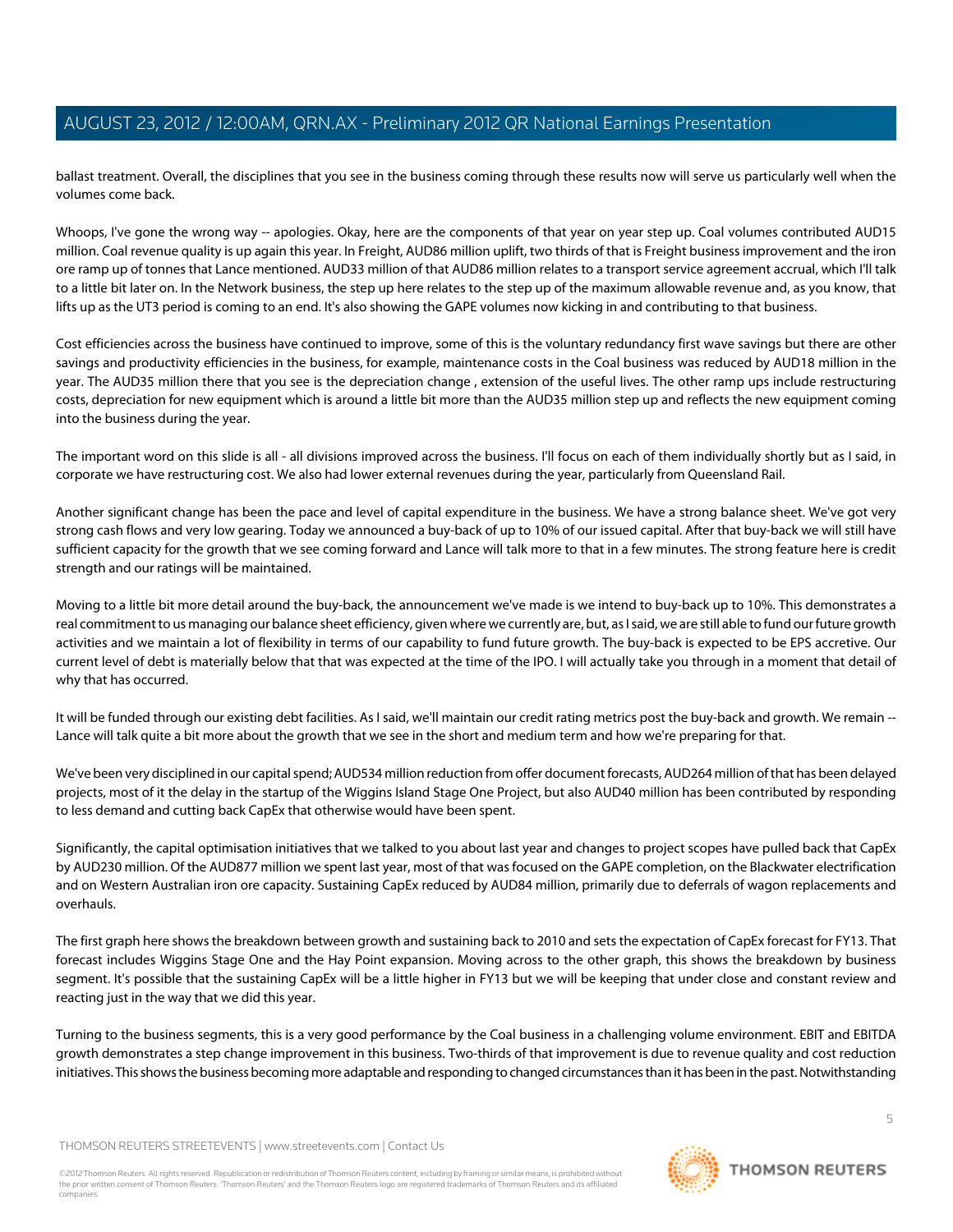its high fixed cost base, the Coal business removed equipment from service and achieved more workforce flexibility than ever before during the year, in terms of employees taking leave, more workforce flexibility around rosters et cetera to respond to the lower volumes.

The BMA industrial dispute was difficult for this business, with lost volumes hurting the bottom line significantly. We worked with the customer to mitigate the impact on both them and us during the year. As you can see, the business also pulled back capital in response to the changed environment.

In terms of the metrics, revenue per NTK is demonstrating that revenue quality from the new form contracts that we've been talking about for some time. The OpEx per NTK, lack of movement there is clearly related to the volume denominator. Also the operating ratio improved, which is reflecting the transformation benefits that we've been talking about.

The network business, this is a very stable, very reliable business. Strong cash flows, the step up in the maximum allowable revenue, as we near the end of year [T3] kicked in as did the earnings power of the GAPE start to contribute and will contribute more as we go forward in the next couple of years. The CapEx in network year on year was largely unchanged. The accounting change in relation to the capitalisation of ballast contributed just AUD15 million.

Here are the drivers of revenue per NTK and maintenance per NTK. The maintenance metric here is reflecting the accelerated maintenance we undertook during the year and this is an example of adaptability where, as a result of the BMA dispute, we were able to get in and complete works in the Balloon Loop in the Goonyella System which otherwise would have been very disruptive in a high volume environment.

In the Freight business, again a good performance. The Freight business has never seen so much green. One-third of that is the transport service contract accrual which we've highlighted and that relates to performance payments which were earned during the year. We were not able to accrue those payments prior to this time because of the structure of the contract, in that there are fixed payments and fixed payment times under the contract and we need to be able to demonstrate that we have carried out reform and carried out all the conditions under the contract and we have been able to do that. So we've taken up the accrual up to the 30th of June 2012 for that.

So only one-third of that result relates to that. One-third is doing exactly what we said we would do with iron ore with good commercial contracts and the ramp up execution of that increase in volumes going very smoothly. The balance is the same story as in the Coal business. The Freight business is also renewing its contracts on better commercial terms. So its revenue quality is improving and its cost position is improving as well.

In terms of the metrics, when you have a look at this in a bit more detail, the OpEx per NTK metric is up. That's due to the initial ramp up costs for iron ore volumes, but that will settle down this year. The operating ratio improvement is driven by volume and cost management in the business.

In terms of outlook, we expect the current softer demand environment for coal haulage services to continue in the near term. Our latest expectations are for our coal volumes to increase in a range of 195 million tonnes to 205 million tonnes for the financial year 2013. However, the medium to longer term outlook for Australian resources we believe remains robust and we believe the fundamental drivers of Asian demand have changed and Lance will expand on this in the balance of his presentation. We still have a very strong pipeline of new projects and expansion projects which will underpin our growth going forward.

So to summarise, the pace continues. The transformation delivered AUD121 million in benefit in the financial year, as I said, from revenue quality and cost focus, which are the key drivers of margin improvement in the business. This will be leveraged further when volume growth comes in. Capital discipline and capital management focus continues and a focus on return on invested capital and shareholder value from the initiatives we've announced today and I'll hand back to Lance to conclude.

# **Lance Hockridge** - QR National Limited - Managing Director and CEO

So as we think a little bit more about our situation today and for the future, what is that road map, where are we? We certainly do believe and we certainly believe that we're demonstrating a strong resilient business model. You can see some of the elements there, but what do I mean when I talk about resilient? Well, nothing I think could more underline that than the events of the last 12 months where compared with the public forecast,

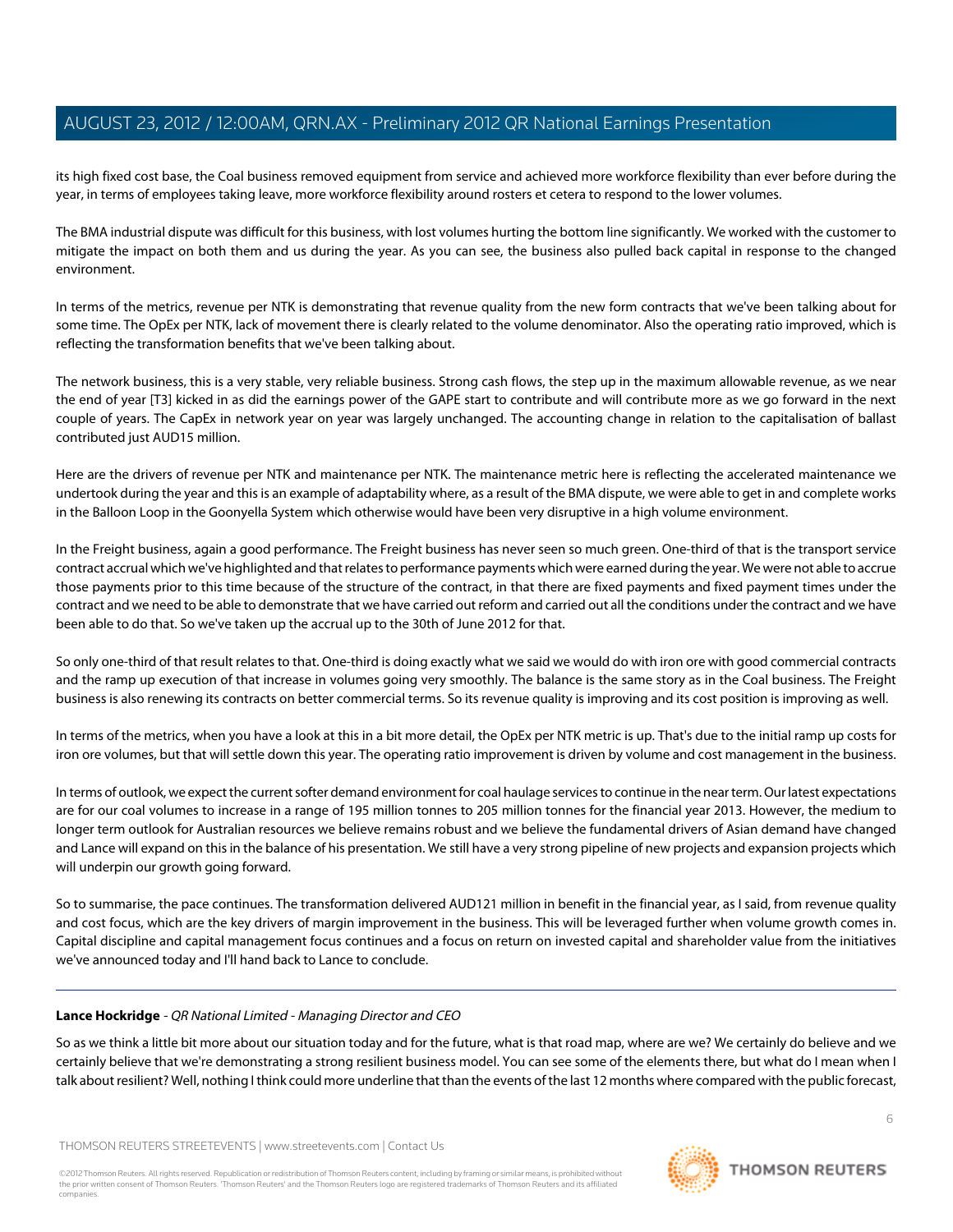as I say 47 million tonnes didn't turn up. So in terms of sensitivity well north of AUD200 million and yet we were able to make up all of that and more by virtue of the things that we're doing in driving the efficiency and the productivity of this business.

It is about the strong and stable cash flows in the business on the balance sheet, the sort of things that underline our ability to be able to announce a buy-back today.

Fundamentally we believe that we have the right strategy. The focus continues to be on the transformation and the growth of the Company. We're realistic; we're cautious about the current circumstances in which we're operating and we'll say a little more about that; however, at a headline level, with what we're announcing today with respect to that next major headcount and the dimensions that I'll talk about in a moment around the financial impact of that, when you think that of all of that 70 million tonnes that we keep referring to about installed capacity coming in the Queensland coal system, all of which is take or pay and only a small amount of which has found its way into our earnings so far.

Beyond that is all the opportunity to capture the above rail benefit of all of that. All of the work that's gone on and going on in the Hunter Valley and the surrounds; the work that Ken and the team are doing in Western Australia with the quality of the earnings uplift in our iron ore business, the opportunity in the future around all of that.

Contextually, as I'll come back to later, as I say, we would not deny this is a period of caution. However, we remain fundamentally of the view that the quality of growth in the medium term is going to continue to afford the kind of growth opportunity that we have always referred to in our business.

So where does all of that take us? I've spoken constantly about our headline target if you will being to achieve an operating ratio of 75 or better within five years of the IVO. I mention before we started at 91, we're at 84; we have the momentum that I'll talk about. We have been and I will talk about we remain confident that that is the kind of outcome, the quality of outcome that we can deliver for your Company in that kind of timeframe.

What is the road map? What is the process that's going to get us there? At a broad level it is of course about these elements of revenue quality, volume growth and cost efficiency, each of which I'll talk if I might just a little about just now.

More generally, it's about the overarching transformation strategy in the Company. I've spoken to so many of you about first and foremost this is a cultural journey, from a Company which 18 months ago had a long and a rich heritage but nonetheless a heritage that was 140 years of government ownership. We are driving a cultural change to a high performance business. We're driving around these kinds of dimensions. What I would like to say to you is that we believe that we can now point to the evidence of real sustained momentum with respect to each of those elements.

We are equally able to demonstrate the progress with respect to the customer focus in the business. The appointment of Paul Scurrah who's with us today demonstrates the extent to which we've shifted the prism in this business, through which we see the world and hopefully through which the world sees us, to one which is about the customer first and foremost.

In the comments that Deb's made, you can see the change in the commercial reality, more particularly the commercial capability of our Company. As a government-owned corporation, a lot of these things were simply not of the same level of importance or urgency as is the case now in running a publicly-listed Company and so as much as transformation is about doing the nuts and bolts things that Lindsay and all of his team are doing every day at the shop floor of this business, equally it's about what Deb and her team and the others are doing around driving that commercial capability in our business. Equally of course it's about that industry leadership and at the end I'll come back to describe what my aspiration is for your Company.

So a little more about some of these elements just quickly; firstly, with respect to the operating structure in the Company, I've mentioned and we spoke at the half year about the change to the functional model. Again I understand and I appreciate that there are questions around why we would have made that change, but I can tell you we can point to and we'll enjoy the opportunity to discuss with so many of you on a one-on-one basis over the coming days, very real changes manifest in the way that we run this business as a result of the change in that focus. Whether it's now looking for example at the totality of the way that we organise our labour force, the way that we allocate the resources, the way in particular that

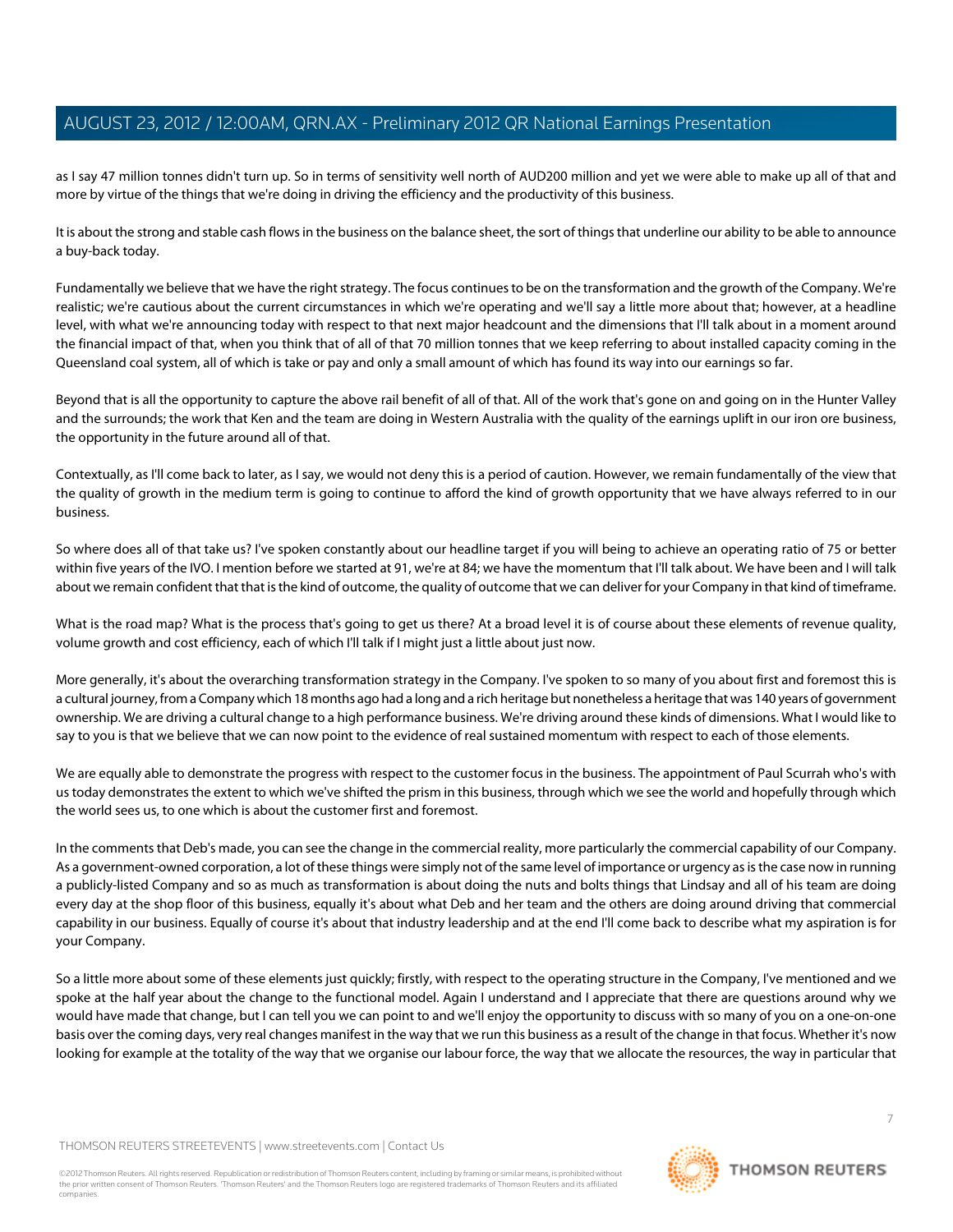we allocate the physical resources -- the locomotives, the wagons -- in our business. It's underwritten our ability to be able to dispose, for example, of a lot of locomotives during the course of the year.

Today though we are talking about the next stage of reform. It's the stage of reform that continues to relate to the headcount in the business. We all recall that in the early part of last year we were able to take a little over 600 people out of the business through a voluntary redundancy program. Doing what we did with the functional model has allowed us to go back, and if you will, rebuild this Company from the ground up in what we consider to be an optimal fashion; to be able to organise to run the Company in an optimal fashion.

That's what's underpinned the consultation that we've been through over the last couple of months with our employees and our unions. That's what leads us to be in a position to say to you today that we will be accepting of the order of 750 applications for VR over the coming weeks. Given that we were able to let a number of people go in the last financial year, in FY12, that will take the impact -- headcount impact -- on a like for like basis to some 900 people by the end of the year.

With respect to the 750, by the by we expect that that will be a one-off cost of about AUD75 million and that it will have a 12 month payback for the Company.

Again, just speaks volumes to what we're doing in changing this Company to what the opportunity continues to be to change the Company and especially when we realise that this, as important as it is, is only part of the transformation that we're talking about.

We've been transforming the revenue quality in the business. The numbers that Deb has given you demonstrates the extent to which that's impacting on the revenue and on the bottom line of our Company. In the spirit of greater transparency that Deb spoke about, rather than simply talking about the 10% per annum roll-off of those legacy contracts, this chart is designed to give you that extra level of granularity with respect to the contract roll-off profile in the Company over the next few years. Equally though, it speaks to the continuing opportunity. You can see, as I say, the impact the change to these new style contracts is having. When you realise that we're 38% of the way through that renegotiation, it really underlines the opportunity that lies in front of us.

We've been focused on the returns, as Deb says, in the Company. A lot of that has been around capital optimisation within our business again, as it relates to the upfront capital cost of what is a capital intensive business. Whether it relates to the way that we used the installed capacity in the business. Again we look forward to being able to share with you concrete examples of the kinds of things that we've been doing which has been driving this change in the business.

We have -- to return to my theme about momentum -- we have momentum around growth. In Northern Queensland we've now delivered GAPE1, for want of a better term. We are working, as you know, on, for what of a better term, GAPE2. With the support of the Queensland Government with respect to our proposal for a greenfield rail line to connect the Galilee into our existing brownfield network, together with the opportunity to be able to upgrade the existing network, we see this as a tremendous opportunity. We believe that the way that we've been able to work with our customers, in particular of course Adani and Vale, underpins the reality of what I've described as the hybrid model in this part of the world, to be able to facilitate even in today's environment the opening up of the Galilee Basin on the one hand and the continued expansion of the Northern Bowen Basin on the other hand.

In the southern part of our business, we continue to work on WIRP stage 1 and you can see the reality in the photograph here of the work which is already underway. Equally though, work continues apace with respect to WIRP2 and the related SBR development.

To return then to the theme though of future growth and what's our view about the future opportunity for your company and we read in the headlines of course every day around the different views about all of this. I've stated a few times that our view remains robust. Our review however remains cautious and it remains, I think, conservative in this regard. Importantly though, I remind you that that's no different to anything that we have been saying since the IPO. Indeed Deb reminds me at the half year we included in our presentation a summary of all of the proposals of the development of port capacity on the east coast of Australia. When you added up all of those aspirational targets, it amounted to more than a billion tonnes of capacity. We said then, this is never going to happen. Our focus is on working hand in hand with our customers about that which is real, that which is genuine, that which is sustainable. That, ladies and gentlemen, is what we continue to do.

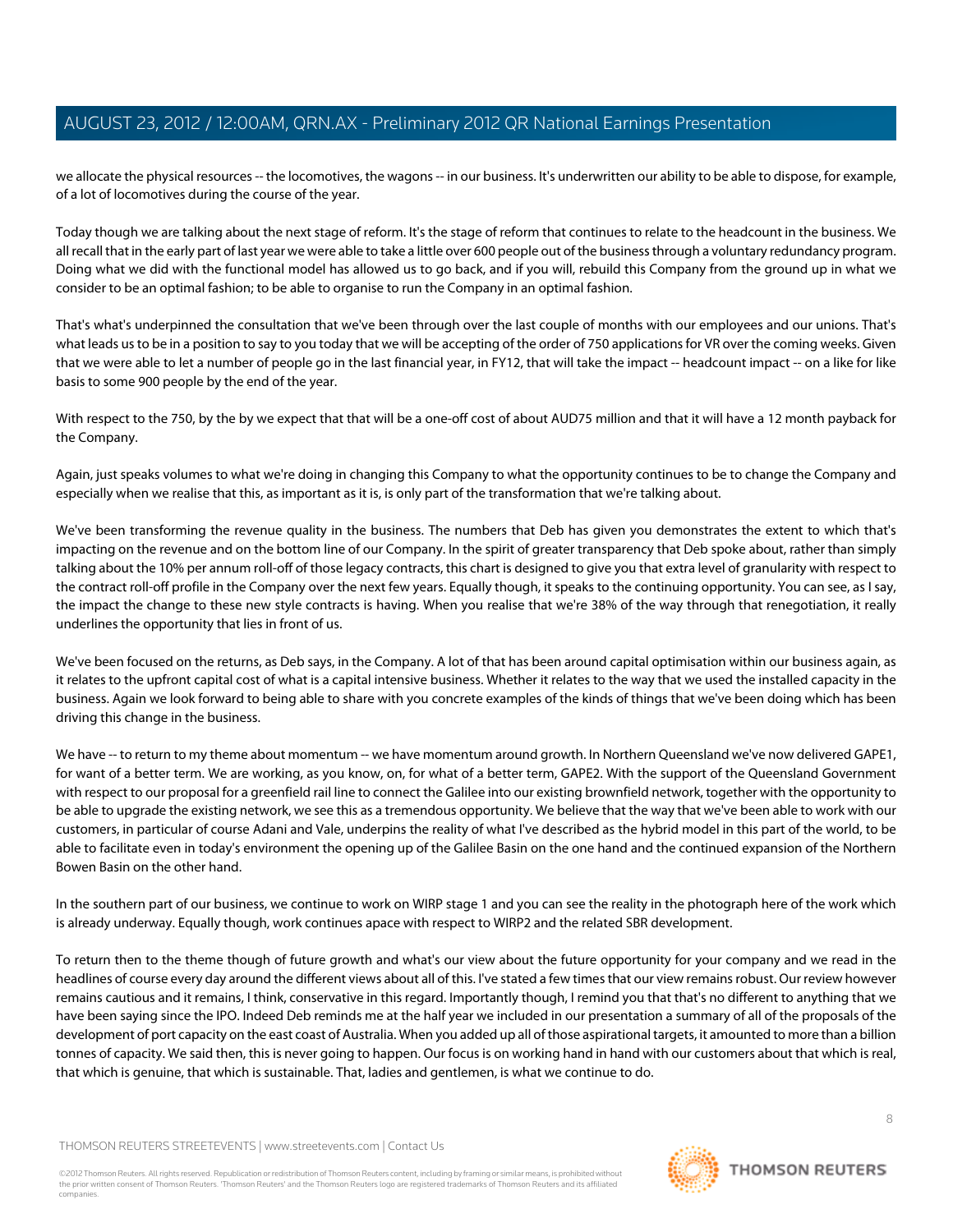Clearly, with what's going on in the world at the moment, there's not going to be some miraculous return to mid-200 million tonne volumes in the next five minutes. Taken through the timeframe, though, that we're talking about, we continue to believe in these kinds of numbers, the 5%, 6%, 7% compound growth rates in the demand for the materials that our customers will need to lift and that we will therefore need to provide the infrastructure and the above rail services for.

It is appropriate that we're cautious about all of this. It's not appropriate though that we see the sky falling. Even in the last six months, through what's been going on in China, Chinese steelmakers increased by more than seven million tonnes, certainly a modest level, but it remains the fact that there is real and sustained growth in the core markets that we serve, whether in particular that is the Chinese steel market or the power industry in China as well as in India.

We therefore continue to believe that we're well positioned. We believe that we're a resilient company with the right capability, the right business model, the flexibility to be able to respond as indeed was the case in the last year when those tonnes didn't turn up, to be able to put in and deliver the kind of outcome that we're describing to you today, is the hallmark of what this company is and more particularly, what's on offer for the future in this company.

We thank you again for joining with us today. We hope that we've been able to demonstrate something of that credibility, that momentum, that capability. My goal, my aspiration for our company is that rather than me talking about it as an aspirational notion, that we get to that point where others readily talk about this company in that band of elite first class, world class rail roads.

Thank you for that opportunity and Deb and I would now be more than happy to take your questions.

# **QUESTIONS AND ANSWERS**

# **David Collins** - QR National Limited - SVP Finance and Regulation

<span id="page-8-0"></span>Thank you Lance, thank you Deb. The way we're going to run the Q&A session is we'll firstly take questions from the floor and then we'll switch to the phone and the webcast. I will give a bit of a time warning when we have five minutes left for the last few questions, but on that basis, we have microphones in the room, so we'll take the first question from the floor. Could I also ask that you introduce yourself before you ask your question?

# **Matthew Spence** - Merrill Lynch - Analyst

Hi Lance and Deb, Matt Spence from Merrills. Just on the buy-back Lance, can you just tell us to what extent you've already engaged with the Government in any conversations?

# **Lance Hockridge** - QR National Limited - Managing Director and CEO

Matt, as you'd expect, we have a range of conversations with government. We have a very good relationship with the new government in Queensland, but with respect to the specifics that you're talking about, their continuing shareholding in the company, that's very much a matter for them. They've indicated that they will advise us as well as everybody else of the appropriate time, what they're going to do and when they're going to do it. For our part, therefore, we continue to run the company the best way we know how for all the shareholders of the company and we believe what we've announced today is the right thing at the right time.

#### **Matthew Spence** - Merrill Lynch - Analyst

Okay then, you would have seen Asciano did a really stunning margin in their coal haulage business yesterday and I think it was 35% for the full year. Is that a realistic long term target for you guys FY17? Is that the sort of extent of the cost outs and repricing that we can expect?

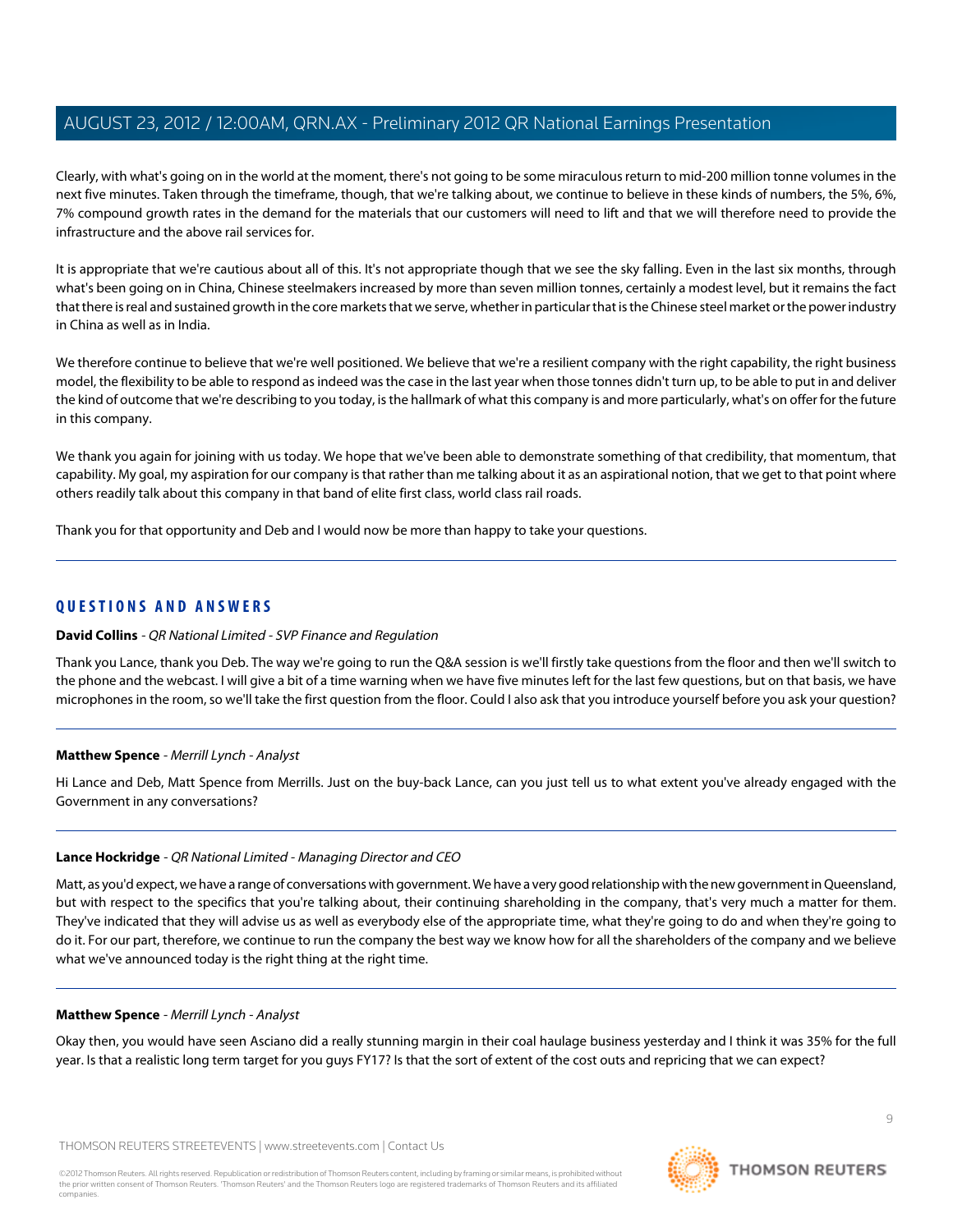# **Deborah O'Toole** - QR National Limited - EVP and CFO

Absolutely and as I said, we expect that to continue on that sort of trajectory. But as we're reducing our cost base and getting more flexibility in our fixed costs, when those volumes come in, we would expect those margins to run. I mean margins are a function of revenue quality uplift which the chart that Lance showed you shows where the contracts are being renegotiated and we've all seen the levels of those starting to kick in, costs out which we've been doing year on year and Lance has given you some indication of what he expects to come forward, then finally volumes. So the combination of those three factors will lift that margin. So I expect there to be substantial leverage in the business when those volumes do come in and absolutely we will be in that space or better.

#### **Matthew Spence** - Merrill Lynch - Analyst

Okay and just one last one. Deb, can you give us an idea of the depreciation changes that you've made and the ballast changes that you've made? What sort of benefit can we expect in FY13 from those changes?

# **Deborah O'Toole** - QR National Limited - EVP and CFO

Well pretty much that program of review of useful lives has come to an end, so there may be some at the margins Matt, but don't expect another contribution of that level. Equally we've had new equipment coming into the business, so while we've had that useful live impact of AUD35 million, we've also had AUD42 million in depreciation coming through from the new gear. So the work is pretty much done in that space.

<span id="page-9-0"></span>In terms of the capitalisation of the ballast, that question was raised with us last year and we took a good look at it and realise that all of the peer companies that we're measuring ourselves against actually do capitalise ballast. So that AUD15 million that's coming this year will be an ongoing and sustainable contribution, as will the depreciation change, is an ongoing amount.

# **Ian Myles** - Macquarie Equities - Analyst

G'day, Ian Myles from Macquarie; couple of questions. What's the appropriate gearing level for QRN? I think you've got a RAB base probably somewhere between AUD4.5 billion and AUD5 billion. The regulator says we're going to reward you on a 55%/45%. My simple maths says you should be carrying AUD2.6 billion of debt just to be appropriately regulated or leveraged to that regulatory base; AUD800 million still leaves you pretty short and your net worth spend should be on a 55%/45% base on a go-forward basis. What's the thought process of how long before you're going to get the business to that appropriate level, at least from a regulatory point of view?

# **Deborah O'Toole** - QR National Limited - EVP and CFO

We agree that we need to move more towards -- particularly on the regulated side -- towards reality. However we have to look at the whole corporation and the corporation on a whole we would think gearing at 55% would be way, way too high for the whole corporation. So we've targeted to maintain a ratings profile, Ian, that's the BBB+ rating that we have at the moment, which gives us considerable room for further increase in gearing. But something in the mid to late 30%s, if we look at peer companies that are integrated rail roads, that is more the region.

In terms of how we get there, well we've taken a major step today to get the right leverage in the business in terms of the buy-back announcement. We have growth coming through in the next couple of years that will lift us into that arena as well and we will continue to look at the way we structure the business to reflect and take account of that regulatory reality.

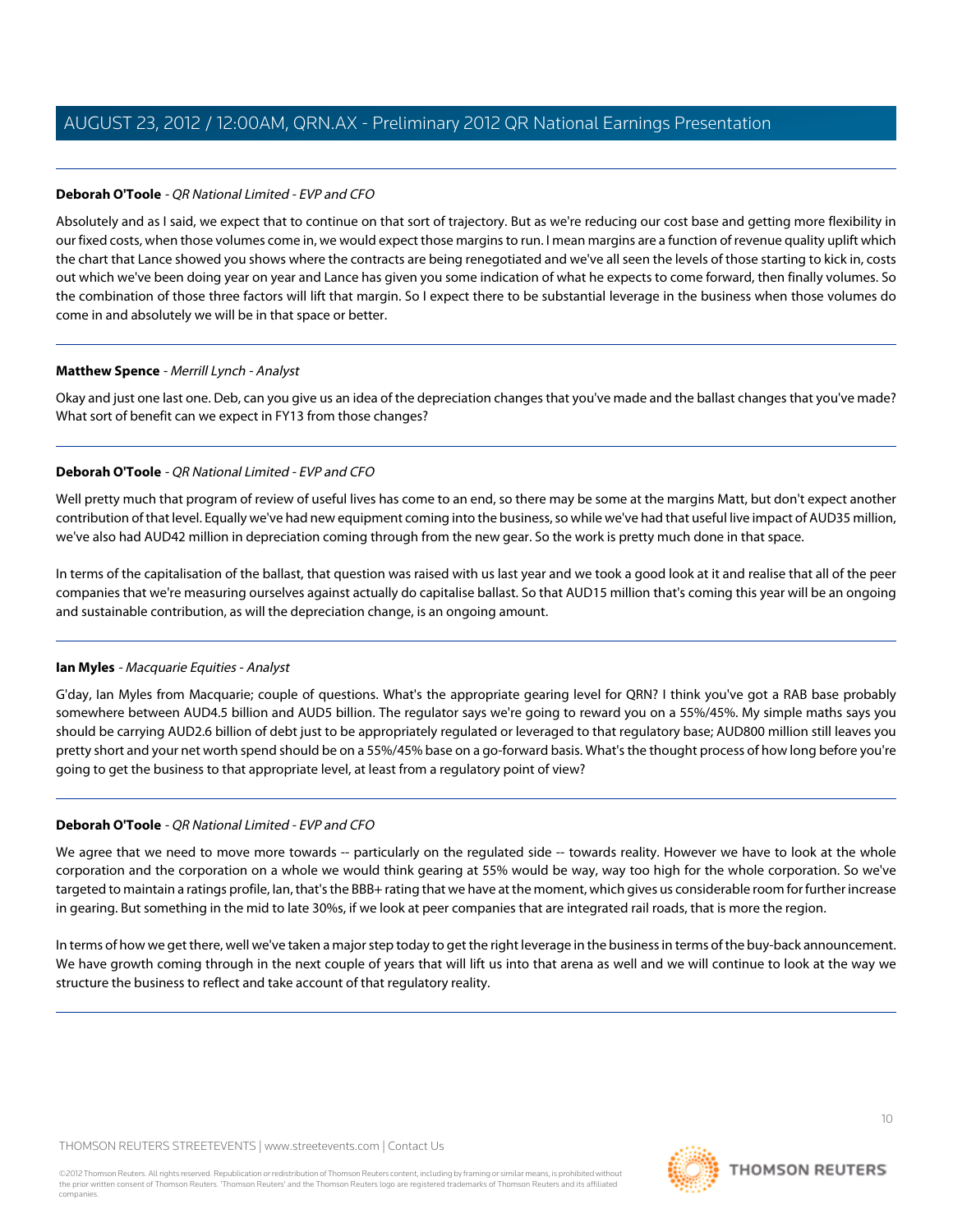#### **Ian Myles** - Macquarie Equities - Analyst

Can you also provide us some colour in terms of the growth? WIRP 2 I think you guys call it, the suggestion was the decision has to be made by December. In the current environment is the risk of those decisions been pushed out? I guess also in GAPE2, your approach there, how much of this needs to be contracted up before you make a physical asset commitment to build this versus doing it on a speculative basis?

#### **Lance Hockridge** - QR National Limited - Managing Director and CEO

I think the reality with respect to WICT, WIRP and SBR, is the reality is more likely to be a calendar '13 decision with respect to those. So certainly while the work continues and the important observation from our part I guess Ian is that we will be ready go to. We remain confident that they will go, but that there is more likely than not to be a delay with respect to those. The GAPE is a function of our confidence about the future, particularly of the Northern Bowen Basin, let alone of the opportunity of Galilee, but we all understand what needs to be done with respect to underpinning Galilee. But therefore it is the formulation that you use; that we've made a commitment that we're going to move ahead with that additional 25 million tonnes.

That's not to say that it's in the nature of, shall we say, wild speculation. I made the observation, as you'll recall, on the way through about the extent to which we are working with our customers, working hand in glove with our customers, working hand in glove with our customers around their views around what realistically is going to be the demand for the level -- the requirement for additional infrastructure capability.

#### **Ian Myles** - Macquarie Equities - Analyst

Okay. One final question, can you just explain those TSC payments in a little bit more detail?

# **Deborah O'Toole** - QR National Limited - EVP and CFO

Sure.

#### **Ian Myles** - Macquarie Equities - Analyst

I know that the annual accounts talk about, about AUD100 million you've paid into the future. Is that an accrual of that AUD100 million or is this above and beyond, and are there other ones going to come through in the next year or two?

# **Deborah O'Toole** - QR National Limited - EVP and CFO

No this is the first accrual of that total AUD103 million that's part of that contract and so there are set dates during the course of the contract where proportional payments are over the next few years, as we deliver services and as we deliver reform in that business. So this is AUD33 million of AUD103 million.

#### <span id="page-10-0"></span>**Ian Myles** - Macquarie Equities - Analyst

Okay, thank you.

#### **Scott Ryall** - CLSA - Analyst

Hi, Scott Ryall from CLSA. I was wondering, Lance, just following on, on one of Mylesie's questions then, are you saying the GAPE stage 2 project, you will go ahead without commitments from industry on take or pay volumes?

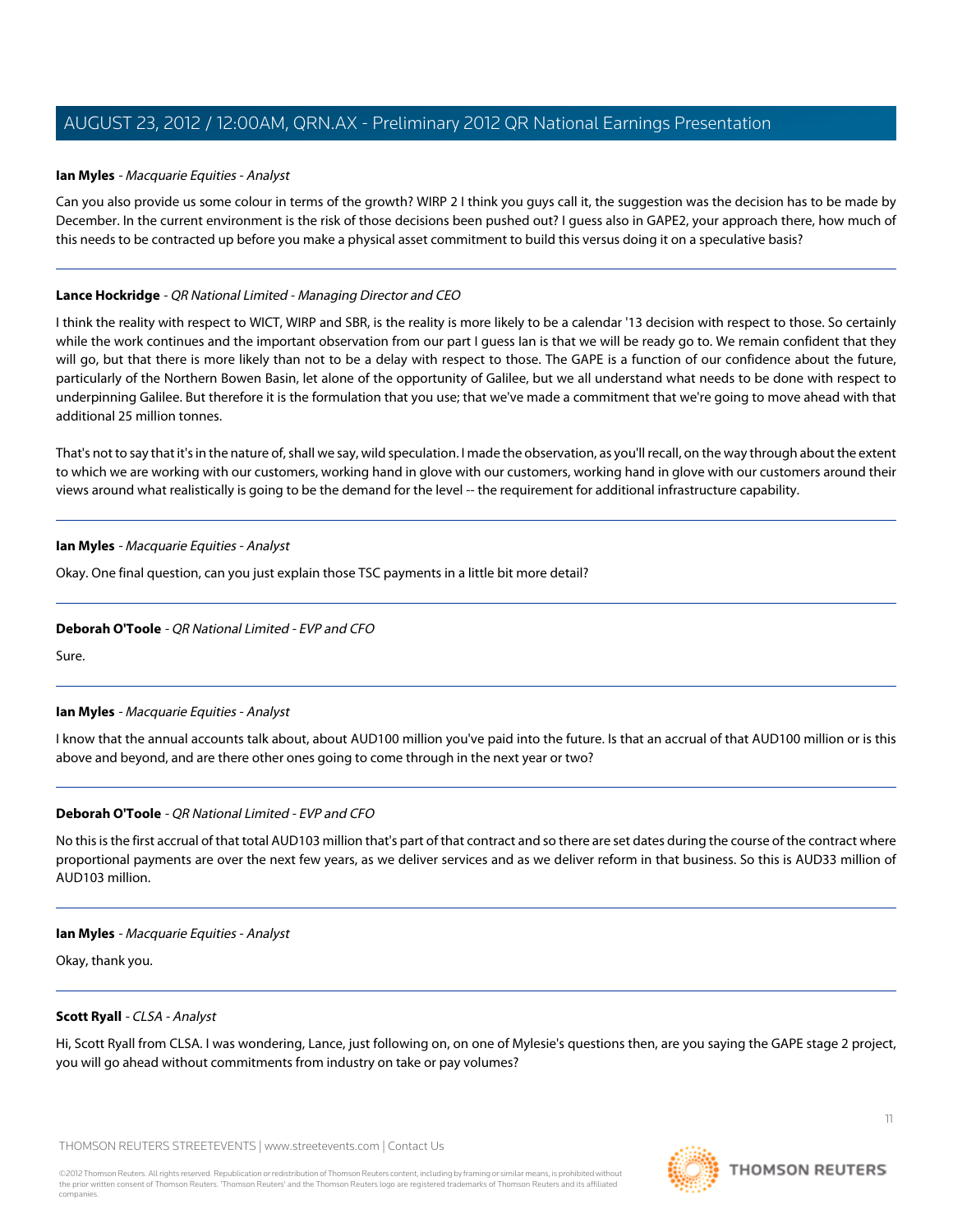## **Lance Hockridge** - QR National Limited - Managing Director and CEO

Yeah the reason that I'm a little hesitant Scott is that it depends what the particular timeframe is that you're talking about and how ultimately we will underpin those tonnages. What we're saying is that we're committed to moving ahead with the development of that 25 million tonnes, including importantly from a regional perspective the diversion around Collinsville. We will -- we are and we will work with our customers around what the commercial arrangements are for doing all of that.

#### **Scott Ryall** - CLSA - Analyst

Okay and just following on from that, what do you believe is the influence you guys can have on industry growth? What's in your control to ensure some of this growth goes ahead?

#### **Lance Hockridge** - QR National Limited - Managing Director and CEO

It's a good question Scott. I guess if you go back to the O'Donnell report, the key message out of all of that was to have the installed capacity and to have it ahead of the growth curve. So my response to your question -- which deserves a much broader response -- but my immediate response to your question is that we need to have the capacity, the installed capacity for the growth in order to facilitate the growth. To your point of course, that's exactly what GAPE does, having from a network point of view completed in every sense of the word the GAPE 1 development, as we indicated indeed in the offer document, the ramp up is over the next 18 months or so. So the capacity is there, the facilitation is there for the development of the projects in that part of the world.

# **Deborah O'Toole** - QR National Limited - EVP and CFO

Scott I might just add something to that. A lot of the advantage for our customers is in the timeframes. So if we wait in relation to GAPE 2 to even start feasibility and pre-feasibility work -- which we have a lot of already because of GAPE 1 -- until every duck is lined in a row and every customer have all got their act together and told us that they're ready to go, then it really doesn't facilitate decision making for our customers.

So we can scale our increase of that system to the customers who are ready, so it does create a lot of time advantage for customers. As you know, the rail is not the longest lead time, the port is the longest lead time, so we get a lot of signal as to who's ready in terms of mine expansion plans and who's ready in terms of having port capacity. So it gives us a lot better ability to plan with our customers to deliver their capacity faster than the old system does.

#### **Scott Ryall** - CLSA - Analyst

Sure, so the constraint in this process is around when the port approval is effective or the port expansions happen?

# **Deborah O'Toole** - QR National Limited - EVP and CFO

Yes.

# **Scott Ryall** - CLSA - Analyst

Okay that's clear.

THOMSON REUTERS STREETEVENTS | [www.streetevents.com](http://www.streetevents.com) | [Contact Us](http://www010.streetevents.com/contact.asp)

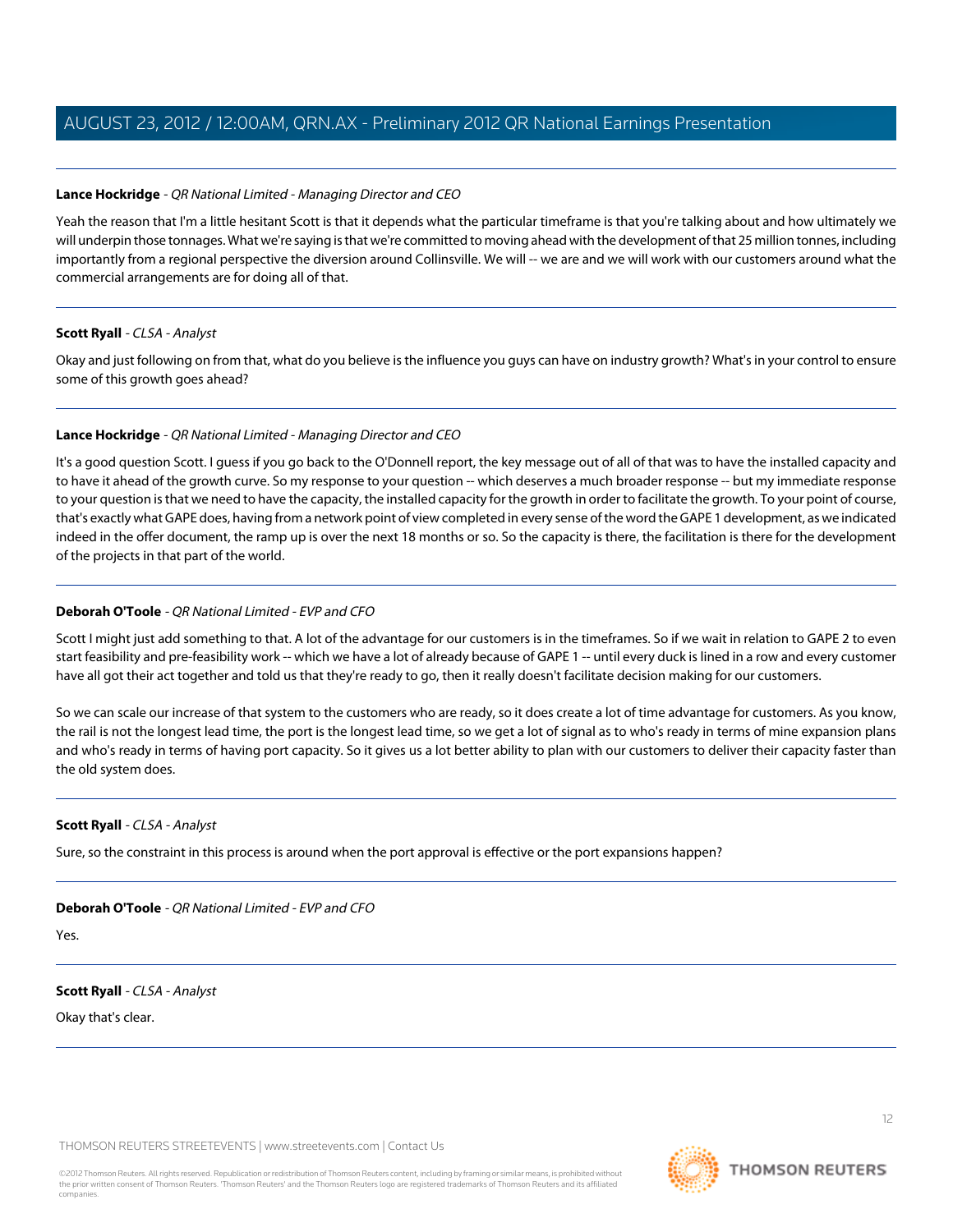## **David Collins** - QR National Limited - SVP Finance and Regulation

Yes Scott could I ask you just to wrap this one up quickly. We have a number of questions from the web as well.

#### **Scott Ryall** - CLSA - Analyst

David, but I've got a list of 10.

#### **Deborah O'Toole** - QR National Limited - EVP and CFO

We'll see you after Scott.

#### **Scott Ryall** - CLSA - Analyst

Okay let me prioritise then. Lance, one of the -- when you did the restructure last year, one of the appointments that you were looking for was a head of operations.

#### **Lance Hockridge** - QR National Limited - Managing Director and CEO

Yes.

# **Scott Ryall** - CLSA - Analyst

Nine months down the track, no appointment. I mean is this still an important role for you in terms of getting sort of 25% EBIT margin? If so, can we get a bit of clarity as to timing and, you know, how important they will be to drive that?

# **Lance Hockridge** - QR National Limited - Managing Director and CEO

Yes it is Scott and that's why we have an executive of the calibre and capability of Lindsay Cooper looking after that role at the moment. I clarified at the half year that my expectation was that I would make an announcement in this regard before the end of the calendar year. We have made progress. For various reasons, I'm not in a position to be able to make an announcement today, but as I say we have made progress. I will be making an announcement before the end of the year.

The observation with respect to Lindsay is not lightly made I might say and particularly in the context, Scott, of what is going on in the company at the moment with this restructure. That the successful ability to be able to move some 900 people out of the business is no mean feat. The successful ability in fact on the other side of that to be able to effectively continue to run the company, having taken that proportion of people out of the business, requires in my view the kind of knowledge of -- intimate knowledge -- of the business that only somebody like Lindsay has.

So, I see this if you will, when you look at that broader picture Scott, as a sensible transition that Lindsay is helping in guiding us through doing those things and the new head of operations will come in, to your point, very much focused around taking the company to the next level of productivity.

#### **David Collins** - QR National Limited - SVP Finance and Regulation

Thank you for those questions from the floor. We've got a little under 10 minutes left, so we'll take three or maybe four questions from the phone and from the webcast.

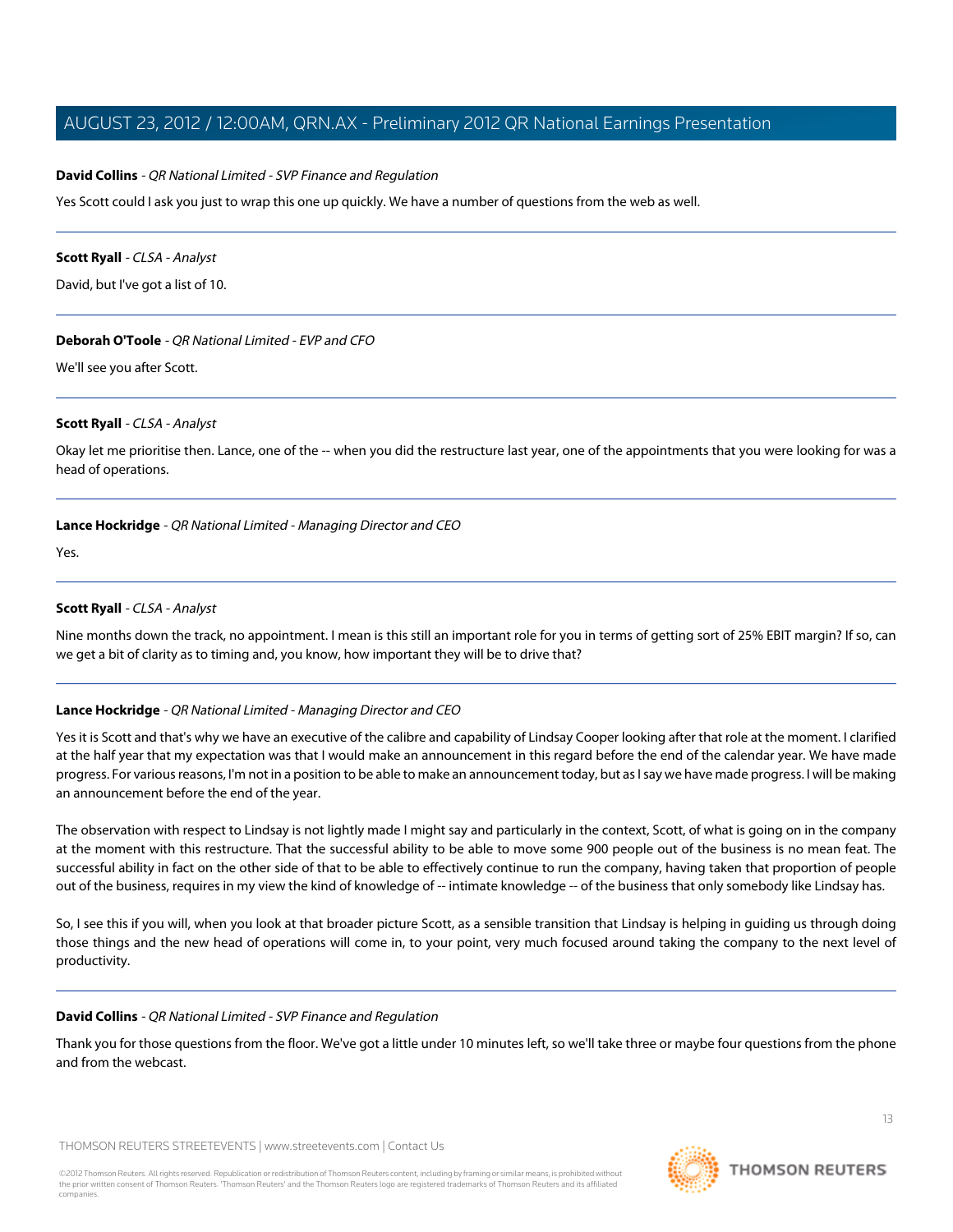#### **Operator**

Thank you the first question from the line is from Matt Crowe from Commonwealth Bank. Go ahead thank you.

#### <span id="page-13-0"></span>**Matt Crowe** - Commonwealth Bank of Australia - Analyst

Good morning. Lindsay if I can just get you to go back to the AUD33 million TSC payment? You mentioned there's potentially another AUD70 million to come. What sort of performance do you have to achieve to get that AUD70 million? Once that's earned, is that the end of it?

#### **Deborah O'Toole** - QR National Limited - EVP and CFO

Yes pretty much that's related to the services that we provide that the government requires in the regional areas. So the balance of payments are more akin to the content of the service provision, year on year, going forward now over the next, I think it's three or four years Ken, is that right? Five years, over the next five years. A lot of the reform that was part of the setup of the new way of operating in that space has now taken place and has been largely completed. So now it's about delivering the services that the government have asked us to deliver and getting these additional payments as an incentive to continue to deliver them in the way they'd like us to.

#### **Matt Crowe** - Commonwealth Bank of Australia - Analyst

And do those -- I guess, the performance criteria change from year to year, or do they go up now that you've made the first one, or are they set in a contract?

# **Deborah O'Toole** - QR National Limited - EVP and CFO

No, this is probably the big one and they flatten out now over the next few years.

#### **Matt Crowe** - Commonwealth Bank of Australia - Analyst

Okay. Just on the buyback, am I right in assuming that the buyback is being designed in a way to maximise -- or that's flexible enough so that all investors, including the Queensland Government can participate through an on-market buyback?

#### **Deborah O'Toole** - QR National Limited - EVP and CFO

It's just an on -- it's a plain vanilla on-market buyback, so anybody can participate.

#### **Matt Crowe** - Commonwealth Bank of Australia - Analyst

Okay thanks.

#### **David Collins** - QR National Limited - SVP Finance and Regulation

Thank you for that question. We'll move to questions from the webcast.

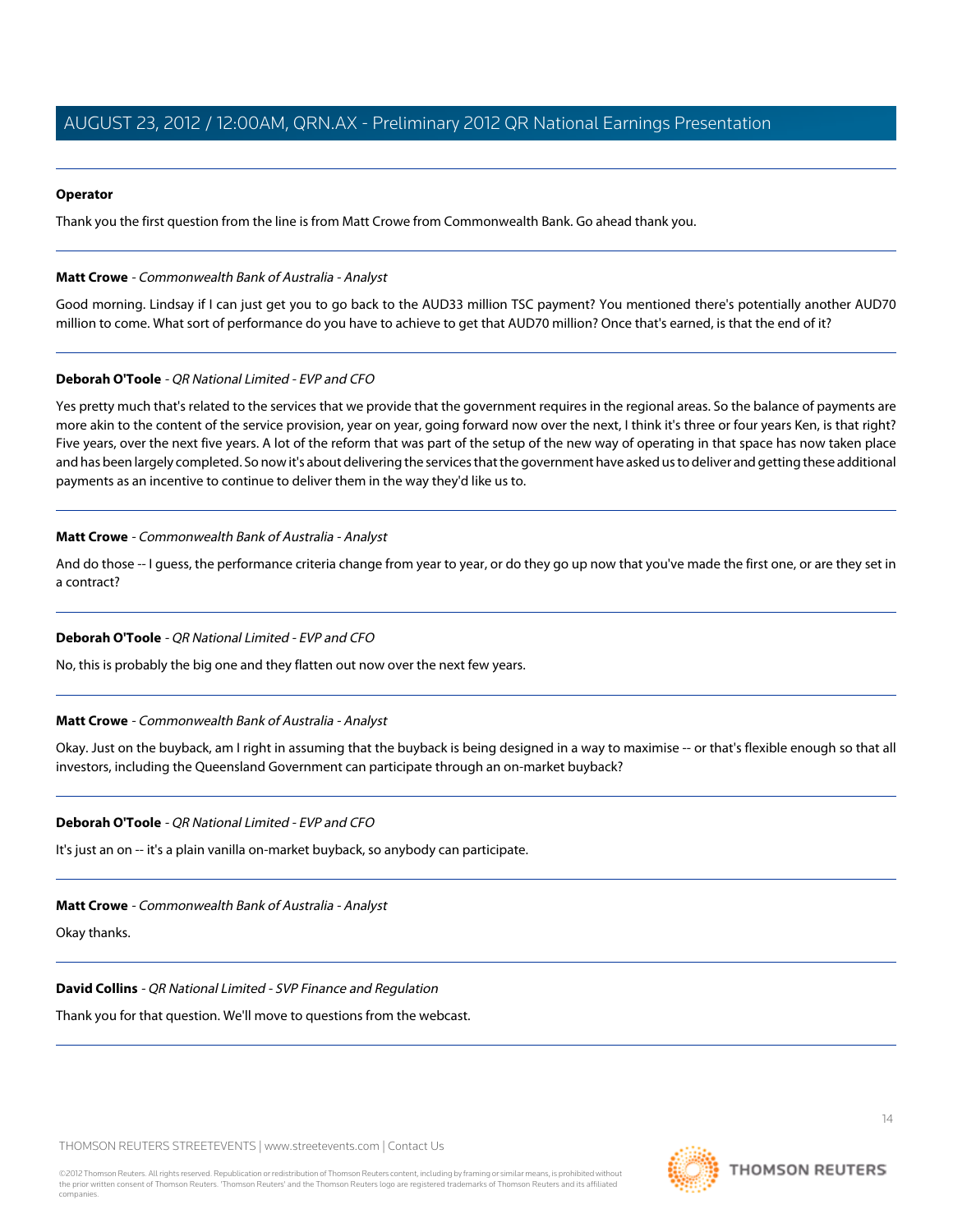#### **Operator**

The next question is from Simon Mitchell from UBS. Go ahead thank you.

#### <span id="page-14-0"></span>**Simon Mitchell** - UBS - Analyst

Good morning. A few questions, probably accounting related, to Deb. The cash tax -- when are you expecting that to start being payable, Deb?

#### **Deborah O'Toole** - QR National Limited - EVP and CFO

This financial year.

#### **Simon Mitchell** - UBS - Analyst

Is that a full rate or it ramps up through the year?

## **Deborah O'Toole** - QR National Limited - EVP and CFO

It'll ramp up.

#### **Simon Mitchell** - UBS - Analyst

Okay and so, what half this year or--

#### **Deborah O'Toole** - QR National Limited - EVP and CFO

No a bit more than that.

#### **Simon Mitchell** - UBS - Analyst

Right, okay. Alright and then the other thing which I think was absent from the slides was how much this year's numbers give rise to revenue cap adjustments and deficit tonnage charges over the next couple of years?

# **Deborah O'Toole** - QR National Limited - EVP and CFO

There's very little in this year. The next year, there's a -- the big number is next year in terms of -- and it's about AUD50 million which really comes from the flood-affected volumes last year. So that's a big adjustment into the FY13 year.

#### **Simon Mitchell** - UBS - Analyst

Any under-recovery on the network? I recognise in the first half you were talking about an offset from the AT5 charge. Is that completely netted out, the under-recovery in the diesel part of the network, for this year?

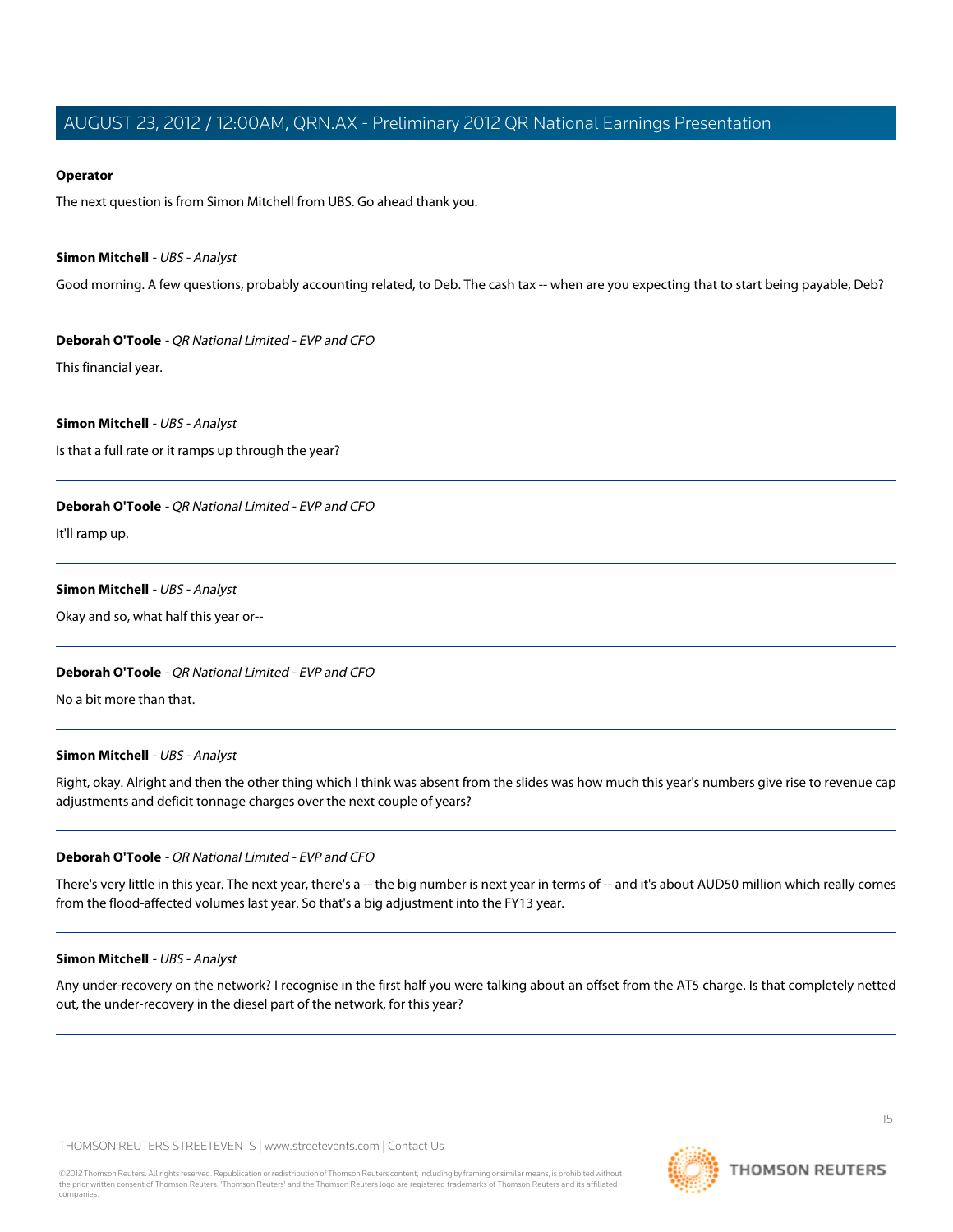#### **David Collins** - QR National Limited - SVP Finance and Regulation

Yes Simon it's David. The revenue cap recovery for full year '12 which will be receivable in full year '14 is about AUD16 million.

#### **Simon Mitchell** - UBS - Analyst

Okay, thanks. Just a final accounting one. Just I notice there's AUD16 million of profits on asset sales. Am I right in assuming that's to do with disposal of locos and wagons and perhaps whether you think that's a continuing number?

#### **Deborah O'Toole** - QR National Limited - EVP and CFO

It's largely locos and wagons. A little bit of surplus property in that as well. Probably, I mean this will vary, but with the size of this company in terms of the amount of fleet that we have and the focus on fleet management that we now have and as well, the size and footprint of the company really across the country, you'd expect something similar to that pretty frequently.

#### **Simon Mitchell** - UBS - Analyst

Okay. Just lastly, operations question on NSW Coal. I think your original expectation for volumes in FY12 was 44 million tonnes and you've come in at 34 million tonnes, which I recognise is probably reflective of congestion in the system. What are your expectations for FY13 within your guidance range of 195 million tonnes to 205 million tonnes?

#### **Lance Hockridge** - QR National Limited - Managing Director and CEO

I'm not sure that we ever anticipated a number as high as that. Two responses though, one -- we have not suffered from congestion in the Hunter Valley. We continue to run our services at a day of operations losses of consistently less than 1% and therefore the entirety of the volume is associated with the demand that our customers present to us. That demand as you rightly indicate, was relatively soft during the earlier part of the year.

The 195 million tonnes to 205 million tonnes is an assessment of the totality and we've not broken it out. But what I can say to you is that our Hunter Valley operations are running very strongly at the moment, at an annualised run rate over the last couple of months, we've been running at about 39 million tonnes to 40 million tonnes.

#### **Simon Mitchell** - UBS - Analyst

Okay, alright. I'm just looking at slide nine of last year's presentation, but we can take that off line if you want?

#### **Lance Hockridge** - QR National Limited - Managing Director and CEO

Sure.

# **Simon Mitchell** - UBS - Analyst

Thanks very much.

# **David Collins** - QR National Limited - SVP Finance and Regulation

Thanks Simon. We'll move on, our two last questions over the web.

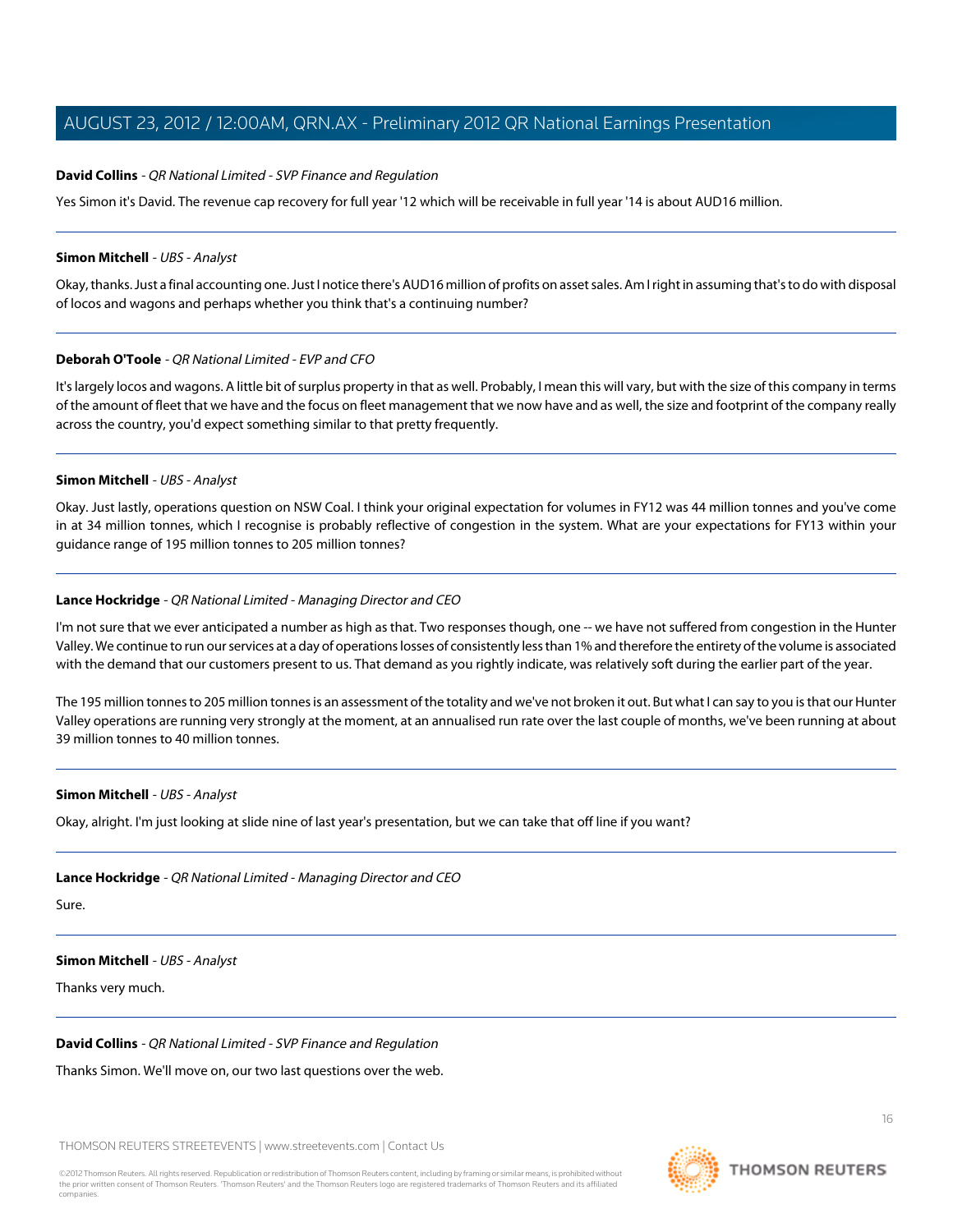#### **Operator**

Thank you. The next question is from Cameron McDonald from Deutsche Bank. Go ahead thank you.

## <span id="page-16-0"></span>**Cameron McDonald** - Deutsche Bank - Analyst

Good morning. Just one question if I can please Lance is, just in terms of the redundancies and the extra 750. The first stage was around 500 positions -- sorry, yes, 500 positions. The second stage you're saying 750. That implies 1250 being taken out in total with 900 for the end of this calendar year. So that implies there's an extra 350 positions to go in the second half of FY13 or into 2013 full calendar year which we should see the incremental benefits coming through fully in FY14?

#### **Lance Hockridge** - QR National Limited - Managing Director and CEO

No you've mis-constructed the numbers, Cameron. The announcement that we made in June when we started the consultation process was that we expected that the order of magnitude numbers of redundancies that we would be seeking, or we would achieve, was about 500. What we're announcing today is that in fact we've done 750 order of magnitude, together with the numbers left prior to the end of the financial year. So in other words the 500 is not additive. The 900 is the total number, which is not to say though that is -- isn't an iterative process and we will continue to look for opportunities and continue to work with our employees around how best we run the company. I do expect that there will be further numbers but in that context not in the way that you add it up.

#### **David Collins** - QR National Limited - SVP Finance and Regulation

Thank you, Cameron. We have time for one last question over the web before we close up.

#### <span id="page-16-1"></span>**Operator**

Thank you. The next question's from Jonathan Collett from Goldman Sachs. Please go ahead thank you.

# **Jonathan Collett** - Goldman Sachs - Analyst

Hi guys. Just a quick question on UT4, just wondering when you expect to submit your draft undertaking and if you've got any thoughts on how you'll offset the impact of lower spot bond yields on the regulatory WACC?

# **Deborah O'Toole** - QR National Limited - EVP and CFO

I think we'll let Mr. Collins who's the expert answer that one.

# **David Collins** - QR National Limited - SVP Finance and Regulation

Yes, yes indeed--

#### **Deborah O'Toole** - QR National Limited - EVP and CFO

--for that one.